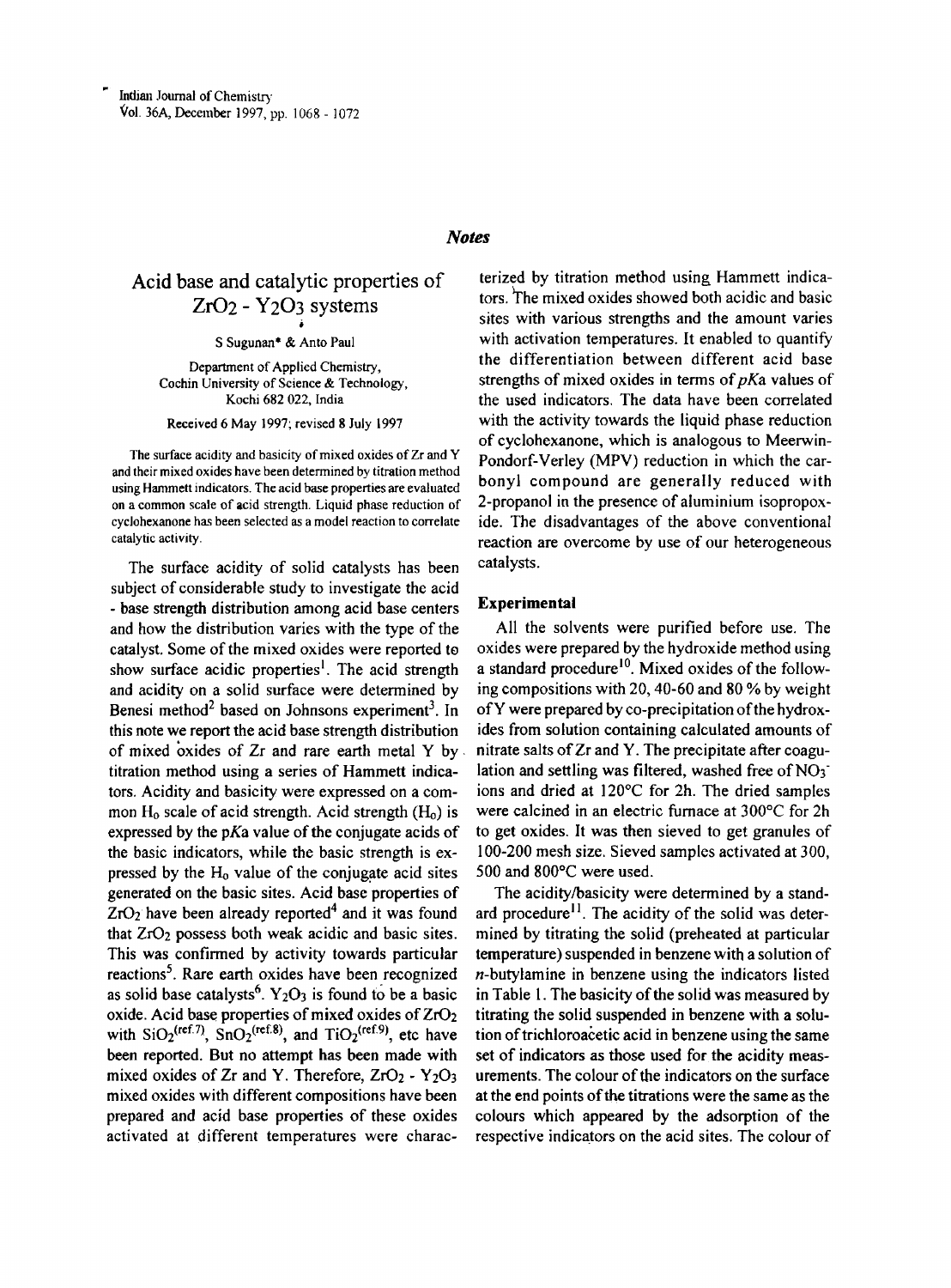the benzene solution was the basic colour of the The catalytic activity was determined by a stand-

| Table 1-Hammett indicators used       |      |                  |               |  |  |  |  |  |
|---------------------------------------|------|------------------|---------------|--|--|--|--|--|
| Indicator                             | pKa  | Color change     |               |  |  |  |  |  |
|                                       |      | <b>Base form</b> | Acid form     |  |  |  |  |  |
| Crystal violet                        | 0.8  | blue             | yellow<br>red |  |  |  |  |  |
| $\rho$ -Dimethylamino-<br>azo benzene | 3.3  | yellow           |               |  |  |  |  |  |
| Methyl red                            | 48   | yellow           | red           |  |  |  |  |  |
| Bromothymol blue                      | 7.2  | blue             | yellow        |  |  |  |  |  |
| 4-Nitroaniline                        | 18.4 | orange           | yellow        |  |  |  |  |  |
|                                       |      |                  |               |  |  |  |  |  |

indicator at the end point. As the results for a titration ard procedure reported earlier<sup>12</sup>. The activity was lasting 2 h were the same as those for a titration reported as the first order rate constant for the conlasting 24 h, 2 h was taken for titration. version of cyclohexanone per minute per m<sup>2</sup> of the catalyst surface. The reaction was followed by using a Shimadzu UV- visible spectrophotometer by noting the change in absorbance of the cyclohexanone in the reaction mixture at 283 nm. The specific surface area of the catalysts were determined by BET method using Carlo Erba Sorptomatic series 1800.

## **Results and discussion**

The data of surface acidity/basicity at various acid base strength distributions are given in Table 2. Mixed oxides behave differently from the single oxides. It is well known that two component metal oxide

| Table 2—Acidity, basicity and catalytic activity of the oxides |                         |        |                                       |                      |                          |        |        |             |                     |  |  |  |
|----------------------------------------------------------------|-------------------------|--------|---------------------------------------|----------------------|--------------------------|--------|--------|-------------|---------------------|--|--|--|
| Act temp<br>°C                                                 | Surf area<br>$(m^2g^l)$ |        | Basicity (mmol $g^{-1}$ )             |                      | Acidity (mmol $g^{-1}$ ) |        |        | $H_{o,max}$ | Cat act<br>$10^5$ K |  |  |  |
|                                                                |                         | 3.3    | 4.8                                   | 7.2                  | 3.3                      | 4.8    | 7.2    |             |                     |  |  |  |
|                                                                |                         |        |                                       |                      | ZrO <sub>2</sub>         |        |        |             |                     |  |  |  |
| 300                                                            | 200.3                   | 0.1934 | 0.0473                                |                      |                          |        | 0.3363 | 5.2         | 0.423               |  |  |  |
| 500                                                            | 61.4                    | 0.1684 | 0.0659                                |                      |                          |        | 0.1688 | 5.6         | ÷.                  |  |  |  |
| 800                                                            | 25.8                    | 0.0729 | 0.0119                                |                      |                          |        | 0.1129 | 5.1         | ÷.                  |  |  |  |
|                                                                |                         |        | Binary oxide (80 % Zr and 20 % Y)     |                      |                          |        |        |             |                     |  |  |  |
| 300                                                            | 210.7                   | 0.1251 | 0.0503                                |                      |                          | ٠      | 0.0243 | 6.4         | 6.919               |  |  |  |
| 500                                                            | 122.3                   | 0.2126 | 0.0625                                |                      |                          |        | 0.0365 | 6.3         | 2.785               |  |  |  |
| 800                                                            | 56.9                    | 0.0500 |                                       |                      |                          | 0.1095 | 0.1339 | 3.7         | 0.513               |  |  |  |
|                                                                |                         |        | Binary oxide $(60 % Zr$ and $40 % Y)$ |                      |                          |        |        |             |                     |  |  |  |
| 300                                                            | 187.8                   | 0.1876 | 0.0750                                | 0.0250               |                          |        |        | 8.6         | 4.289               |  |  |  |
| 500                                                            | 118.4                   | 0.1376 | 0.0876                                | 0.0250               |                          |        |        | 8.3         | 2.630               |  |  |  |
| 800                                                            | 44.7                    | 0.0625 |                                       |                      |                          | 0.0365 | 0.730  | 4.2         | 0.267               |  |  |  |
|                                                                |                         |        | Binary oxide $(40\%$ Zr and $60\%$ Y) |                      |                          |        |        |             |                     |  |  |  |
| 300                                                            | 214.8                   | 0.2001 | 0.0876                                | 0.0625               |                          |        |        | 12.0        | 1.821               |  |  |  |
| 500                                                            | 123.1                   | 0.1625 | 0.0875                                | 0.0250               |                          |        |        | 8.3         | 2.080               |  |  |  |
| 800                                                            | 47.9                    | 0.1251 | 0.0250                                | $\ddot{\phantom{0}}$ |                          |        | 0.0243 | 6.0         | 1.221               |  |  |  |
|                                                                |                         |        | Binary oxide (20 % Zr and 80 % Y)     |                      |                          |        |        |             |                     |  |  |  |
| 300                                                            | 131.6                   | 0.2251 | 0.0750                                | $\blacksquare$       |                          |        | 0.0608 | 6.1         | 0.586               |  |  |  |
| 500                                                            | 108.4                   | 0.2002 |                                       | 0.0625               |                          | 0.0365 |        | 5.7         | 0.634               |  |  |  |
| 800                                                            | 61.7                    | 0.2502 | 0.0500                                |                      |                          | 0.2710 | 0.0243 | 6.6         | 0.749               |  |  |  |
|                                                                |                         |        |                                       |                      | $Y_2O_3$                 |        |        |             |                     |  |  |  |
| 300                                                            | 24.3                    | 0.1500 |                                       |                      |                          | 0.0500 | 0.1400 | 4.5         | 0.554               |  |  |  |
| 500                                                            | 24.4                    | 0.2500 | 0.1500                                |                      |                          |        | 0.0200 | 6.2         | 1.940               |  |  |  |
| 800                                                            | 29.5                    | 0.4000 | 0.0240                                | 0.0500               |                          | ٠      |        | 7.9         | 7.530               |  |  |  |
|                                                                |                         |        |                                       |                      |                          |        |        |             |                     |  |  |  |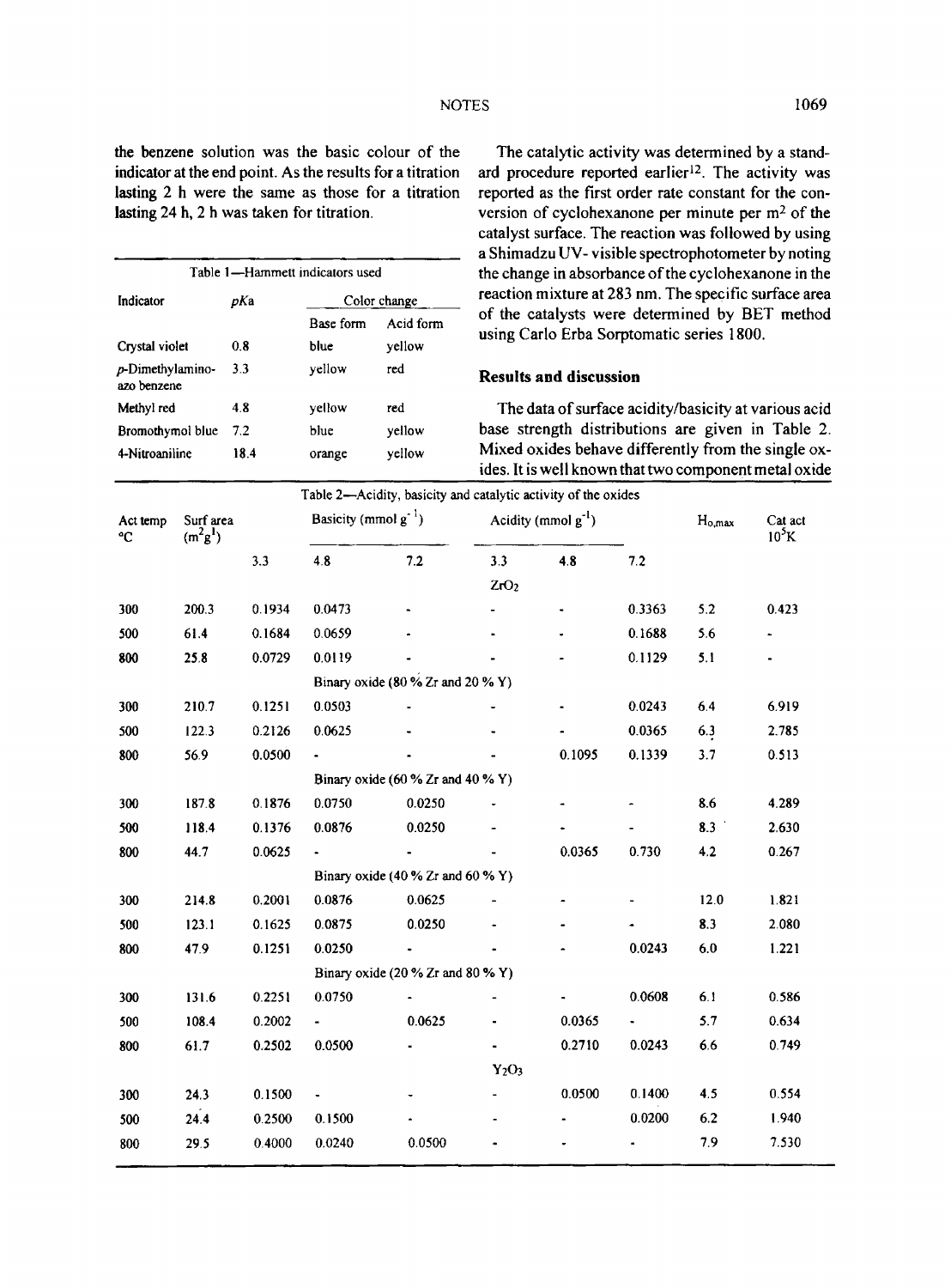systems exhibit' characteristic properties which are not quantitatively predictable from consideration of independent properties of the parent oxides. Surface areaof the oxides changes progressively with change in temperature. Surface area decreases with increase in temperature. The mixed oxides have different surface areas than the single oxides when compared at the same activation temperature.

By doping  $ZrO<sub>2</sub>$  with lower valent ions such as Y and Ca etc., the cubic phase is stabilized. In the stabilized zirconias the oxygen vacancies, which are present as the ionic majority defects, are randomly distributed over the crystallographic oxygen positions. In particular. ordering effects may occur at higher dopant concentrations, depending on the ratio of the radii of  $Zr^{4+}$  to dopant ion. As the radius ratio  $(rLn<sup>3+/r</sup>Zr<sup>4+</sup>)$  decreases, pyrochlore structure becomes less stable. At 60 % of Y, the mixed oxide attains an ordered super structure of fluorite structure; the pyrochlore structure is formed. Then with the increase in dopant ion (Y) concentration. the stable phase is cubic fluorite structure with random distribution of metal cations over the accessible sites in the structure. The oxygen diffusion is strongly affected by dopant Y ions. When dopant concentration is relatively small, Y ions promote the migration of 0 ions. However, as dopant ion concentration increases, tetrahedra hav ing the Y-Y edge increase and the diffusion path of O ions comes to be restricted by neighboring Y ions. causing the diffusion constant to decrease<sup>13</sup>. The maximum in surface area at  $60\%$ Y can thus be understood.

Both acidity and basicity were determined on common  $H_0$  scale. The strongest  $H_0$  value of the acidic sites was equal to the strongest  $H_0$  value of the basic sites and this strongest  $H_0$  was termed  $H_{0,max}$ .  $H_{0,max}$  is obtained from the point of intersection of acid- base strength distribution curves at a point on the abscissa where acidity = basicity =  $O$ . H<sub>o.max</sub> expresses the equal strongest  $H_0$  value of both acidic and basic sites, which can be regarded as a practical parameter to represent the surface properties of the solids and is sensitive to surface structure. A unique  $H_{0,max}$  is found for every solid.  $H_{0,max}$  values change with activation temperature.

Zr02 shows bifunctional behaviour with acidic and basic sites. The highest acid strength is at  $H_0 =$ 7.2 and highest basic strength is at  $H_0 = 3.3$  This implies the weak acidic and basic character of  $ZrO<sub>2</sub>$ . The acid site is mainly Lewis acid and partly Bronsted sites<sup>14</sup>. It was already reported that  $ZrO<sub>2</sub>$  possess a low, but definite basicity<sup>15</sup> and confirmed by the adsorption of CO. Basicity of rare earth oxides increases with increase in temperature. This indicates the decrease in number of acid sites whose strength is equal to or less than the  $pKa$  value of the indicators used. This is because acidity at a definite  $H_0$  vlaue gives the number of acidic sites whose strength is equal to or less than the  $H_0$  value and basicity at a given  $H_0$  value gives the number of basic sites whose strength is equal to or greater than the  $H_0$  scale. No acidic and basic sites of equal strength ate found on the same solid surface. which shows the presence of significant acid base strength distribution.

Regarding the binary oxides, all compositions show independent behaviour compared to that of component oxides. The maximum basicity is found at 300°C. Basicity at  $H_0 = 3.3$  and  $H_0 = 4.8$  gave distinguishable basic sites with varying base amounts. Basicities of mixed oxides were higher than those of single oxides.

Acid base properties depend up on the activation temperature. Except in rare earth oxides, the basicity decreases with increase in activation temperature. For rate earth oxides the basicity increases with rise in temperature. Pre-activation temperature is crucial for acid site generation. The change in acid-base property of  $ZrO<sub>2</sub>$  at about 550°C was considered as due to the change in crystallinity from amorphous to the monoclinic and it was corfirmed by DSC measurements<sup>16</sup>. The basicity of oxides were found to decreases from 300 to 800°C. As the % by character of Zr decreases, the monoclinic character decreases and C-type (cubic body centered) character increases and the basicity increases. Heat treatment at higher temperature facilitates the crystallization, resulting in stabilization of surface state and decrease in surface area. Therefore the acid sites decrease in number and strength.

The variation of acid-base property in terms of  $H_{0,max}$  with composition of mixed oxides is shown in Fig.l. For a certain composition of metal oxide, the number of acid and base sites generated usually depends on the composition of the binary oxide. Composition with 40% by weight of Zr exhibits high activity especially at 300°C, and then activity decreases. This parallels the change in basicity of oxides. There are two sources for basicity on mixed oxides, surface hydroxyl ions and the trapped electrons at intrinsic defects in the lattice  $1.13$ . The basicity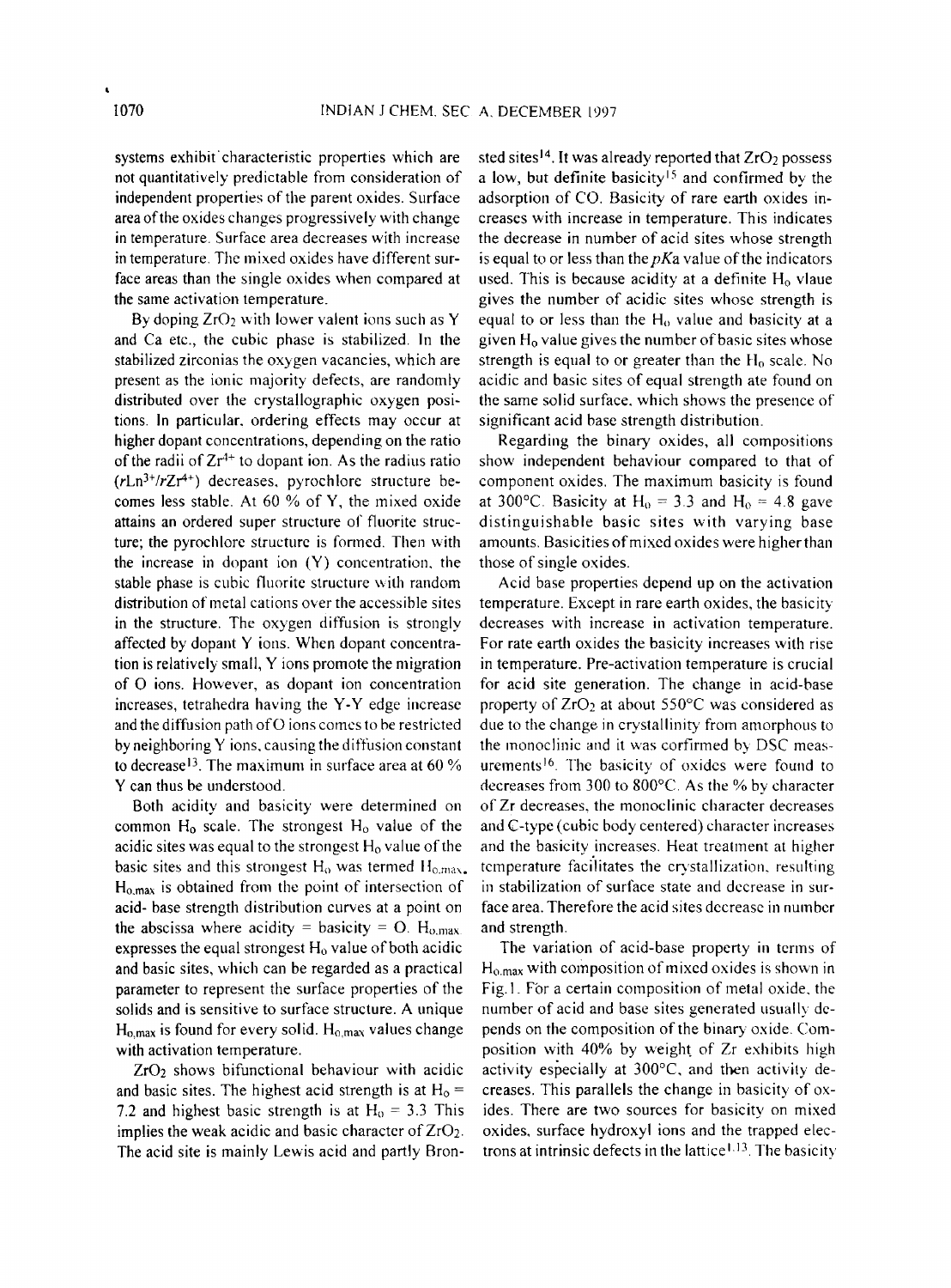

Fig. 1-Variation of Homax with composition of mixed oxides at different solvation temperatures (H<sub>o,max</sub>)(1) at 300°C: (2) at 500°C: and (3) at 800°C

at low temperature is dur to the presence of surface hydroxyl ions and as the temperature increases the number of OH<sup>-</sup> ions are reduced, due to the dehydroxylation and desorption of water molecules from adjacent sites. Therefore the trapped electrons are responsible for the basicity at high temperature. IR studies have revealed the presence of OH<sup>-</sup> groups on  $ZrO_{217,18}$ .

All mixed oxides, irrespective of compositions, show acidity at high temperatures, especially at  $H_0$  $=7.2$ . The generation of new acid sites on mixed has been ascribed to a charge imbalance localized on  $M_1$ -O-M<sub>2</sub> bonds formed in the mixed oxides, where  $M_1$  and  $M_2$  are two metal ions<sup>19.20</sup>. The acid base property also depends on the method of preparation. It is found that even traces of impurities can alter the acid strength of the oxides, the extent of increase depending on the nature and amount of impurity.

The surface acidity and basicity studies reveal the presence of groups of sites of different energies. It has been suggested that the acid and base sites are metal ions and  $O_2$  in different coordinations, the lower coordinated ion sites being responsible for strong acid/base sites<sup>21</sup>. It was suggested that there are more than one kind of acid base sites which differ in strength of acidic and basic properties<sup>14.</sup>

Thus, the surface of mixed oxides of Zr is associated with acid- base sites of different strengths amounts and energy distributions, which can be used for selective reactions. The catalytic activities for  $ZrO<sub>2</sub>$  have been reported<sup>5</sup>. The activity toward the liquid phase reduction of cyclohexanone shows no linearity with  $H_{0,max}$ . It infers that the reaction is not only catalyzed by basic sites, but acid sites are also involved in the reaction. The activity decreases with % by wt of Zr at low temperature, but it increases at high temperature. It is considered that the active sites for reduction at higher temperature are generated by the removal of surface carbonate groups from rare earth oxides. For each composition of mixed oxides the activity decreases from 300 to 800°C. Compared to all other compositions, mixed oxide with 20 % Zr and 80 % Y shows low activity at  $500^{\circ}$ C. This is due to the generation of comparatively strong acid sites at H<sub>0</sub>=4.8 on this composition at 500 $^{\circ}$ C and no acid sites at  $H_0 = 7.2$ . But for this composition there is an increase in activity at 500°C from 300°C. From data, it was found that acid sites generated at  $H_0 = 7.2$  are unfavourable for catalytic activity. The activity decrease with increase in activation temperature indicates that the reaction is catalyzed by Bronsted sites at low temperatures whose amount decreases with the increase in activation temperature.

The decrease of surface area due to phase transformation at around 500°C might prevent the regeneration of Bronsted acid sites on the surface.

## Acknowledgement

The authors with to acknowledge their sincere gratitude to the State Committee on Science, Technology and Environment, Trivandrum for financial assistance.

#### **References**

- $\mathbf{I}$ Tanabe K, Solid acid and bases (Academic Press, New York), (1990) 136.
- $\overline{2}$ Benesi H A, J Am chem Soc, 78 (1956) 5490.
- $\overline{\mathbf{3}}$ Johnson O, J phy Chem. 59 (1955) 827.
- $\overline{4}$ Yamaguchi T, Nakano Y, Iizuka T & Tanabe K, Chem Lett.  $(1976)$  677.
- $\overline{5}$ Xu B. Yamaguchi T. & Tanabe K. Chem Lett. (1988) 281.
- $\boldsymbol{6}$ Vinek H, Noller H, Ebel M & Schwarz K, J chem Soc Faraday Trans., 1 (1977) 734.
- $\overline{7}$ Dzisko H. Proc Inter Cong Catalysis. (Amsterdam) 19  $(1964).$
- $\boldsymbol{8}$ Weng G W, Hattori H & Tanabe K, Bull chem Soc Japan, 56 (1983) 2407.
- $\overline{9}$ Shibata K. Kiyoura T. Kitagawa J. Sumiyoshi T & Tanabe K. Bull chem Soc Japan, 46 (1973) 2985.
- Foster D S & Leslie S E, Encyclopedia of industrial chemi-10 cal analysis, New York, 15 (1972) 152.
- Y Amanaka T & Tanabe K, J phy Chem. 79 (1975) 2409.  $\overline{11}$